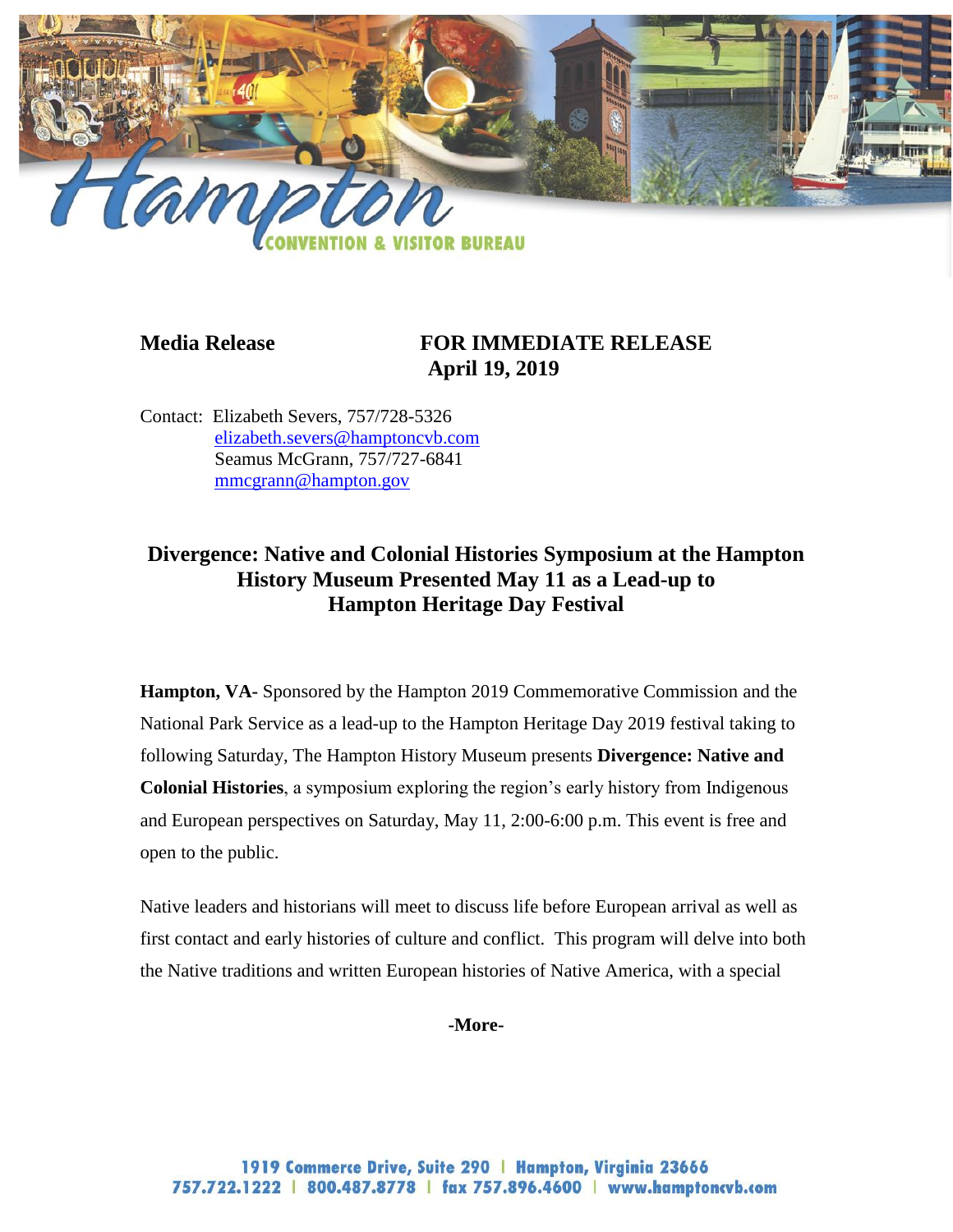## **Divergence: Native and Colonial Histories Symposium at the Hampton History Museum Presented May 11 as a Lead-up to Hampton Heritage Day Festival- Page 2**

focus on contrasting Indigenous and English perspectives on the pivotal events at Kecoughtan between 1607 and 1610. The symposium will comprise three sessions:

1) **Indigenous World Origins -** Native Americans from Algonkian, and Iroquois nations will discuss Indigenous life in the greater Hampton Roads area before European colonization. The panel will explore Native America's origins, culture, presence, and inter-tribal networks, all from a Native perspective.

2) **Rival World Views -** A local example of rival world views can be found in the story of John Smith spending Christmas with the Kicotan Indians in 1608, the first recorded Christmas in English America, is familiar to many in Hampton. But what was the purpose of John Smith's voyage, and why did the Kicotan Indians welcome the English crew? Historians and Native speakers re-examine the controversial history of one of Hampton's most well-known historical events. This session will explore how very different Native and European viewpoints shaped interactions in the Virginia colony's infancy.

3) **1610: The English Attack on Kicotan -** On July 9, 1610, the Virginia Company attacked Kicotan, killing several Natives and expelling the survivors from the land that became Hampton. This discussion will explore the Native and English perspectives of the attack and the First Anglo-Powhatan War (1609-1614), what happened to the surviving Kicotans, and why the attack was a turning point in Native and Colonial history.

## **Presenters**

Symposium participants include Nikki Bass of the Nansemond Indian Nation, Chief Walt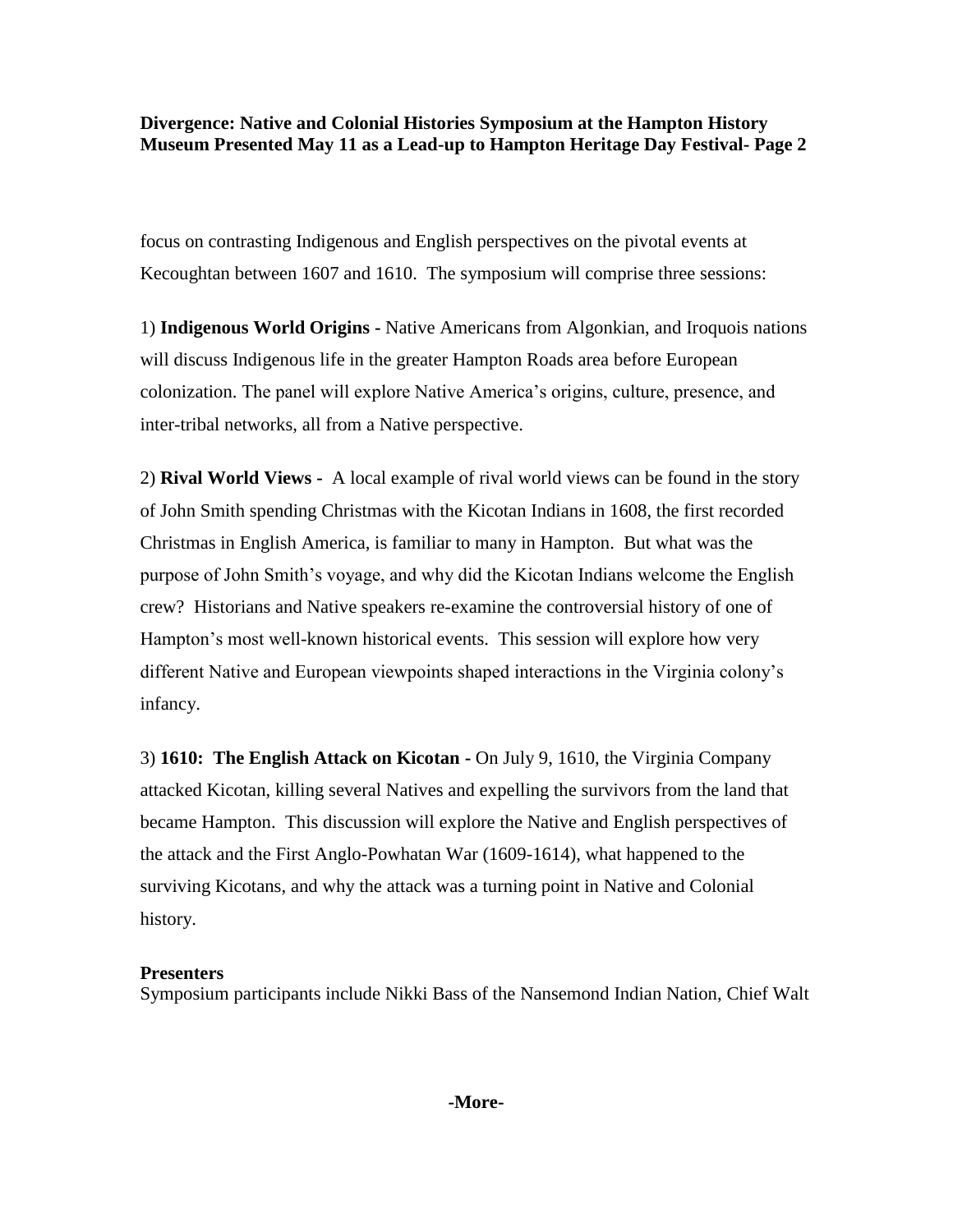**Divergence: Native and Colonial Histories Symposium at the Hampton History Museum Presented May 11 as a Lead-up to Hampton Heritage Day Festival- Page 3**

Red Hawk Brown, of the Cheroenhaka Indian Tribe; Chief Charles Bullock, of the Patawomeck Indian Tribe; Chief Robert Gray, of the Pamunkey Indian Tribe; Dr. Karen Kupperman, Silver Professor of History at New York University; Jeanne McDougall, Co-Founder and Executive Director at Ramblin' Conrad Folklife Institute; Dr. Helen Rountree, Professor Emerita of Anthropology at Old Dominion University; and Buck Woodard, Professorial Lecturer of Anthropology at American University. Other guests have been invited, but not confirmed at this time.

# **Hampton Heritage Day**

# **Saturday, May 18, 2019, 10:00 am-6:00 p.m.**

#### **Mill Point Park, 100 Eaton St, Hampton, Free and open to the public**

Join in commemorating the Native American, European and African cultures that shaped Hampton's early history. This family friendly festival presents a colorful and lively array of traditional music, dance and storytelling and other performances and presentations that will take place throughout the day, along with hands-on activities, cultural displays and demonstrations, glassblowing, blacksmithing, heritage arts & crafts, artisan vendors, food and more.

Hampton Heritage Day is sponsored by the Hampton 2019 Commemorative Commission, Hampton Convention and Visitors Bureau, National Park Service, Downtown Hampton Development Partnership, City of Hampton and the Hampton History Museum Association.

#### **2019 Commemorative Commission**

The mission of the 2019 Commemorative Commission is to promote the history of the first Africans in the new world and to plan events leading up to a yearlong remembrancecommemoration program in 2019. In 2019, join the global commemoration of the 400th anniversary of four pivotal happenings in English North America's Virginia colony: the

**-More-**